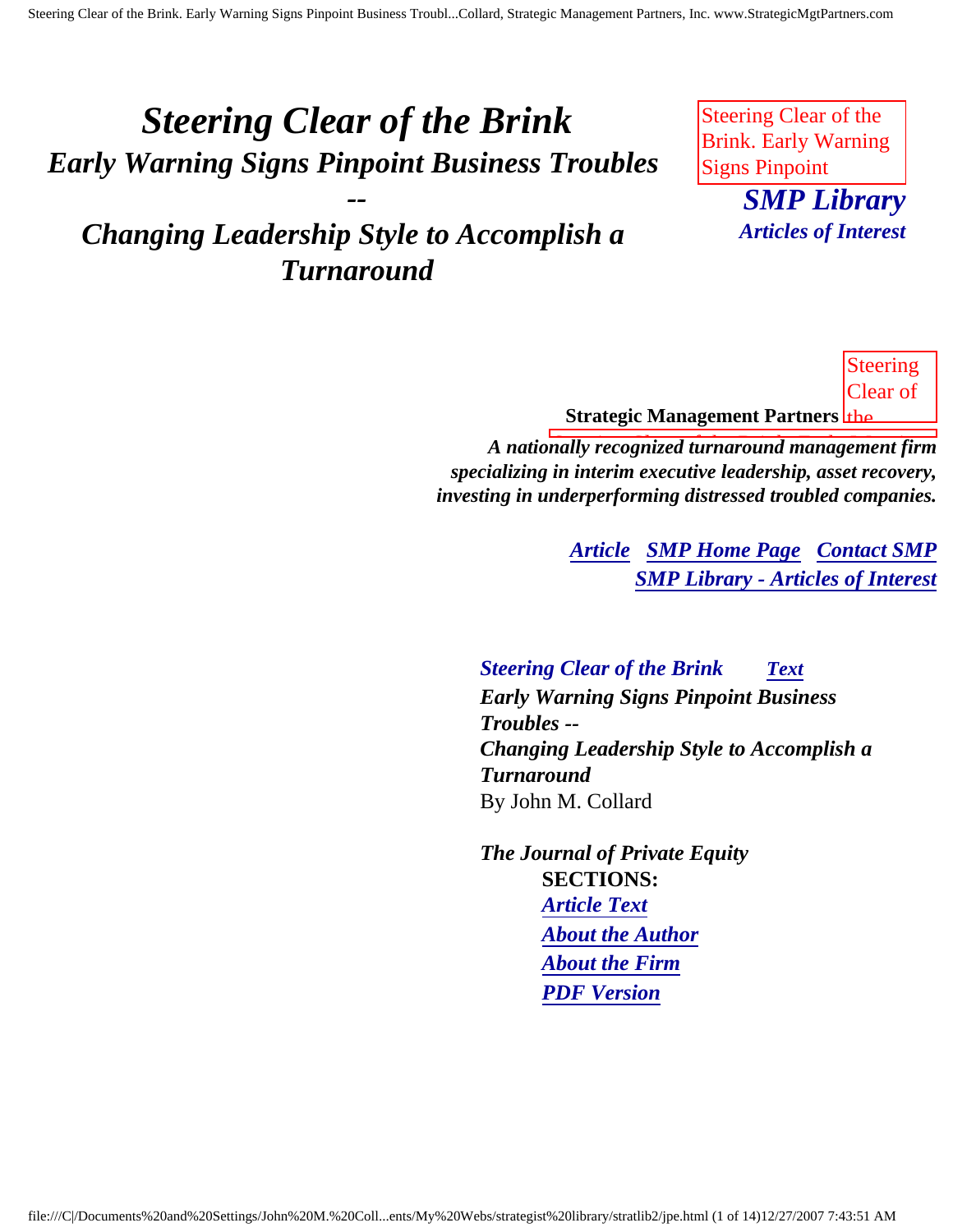

### <span id="page-1-0"></span>**Steering Clear of the Brink:**

#### **Early Warning Signs Pinpoint Business Troubles— Changing Leadership Style To Accomplish a Turnaround**

By John M. Collard

Whether you are an investor, serve on a board of directors, own or manage a company, you face business risks. All of the stakeholders accept additional risk when the company is heading for trouble. Balancing these risks can cause a predicament. By recognizing some early warning signs that indicate business trouble on the horizon, you can eliminate, overcome, or, at the very least, side step many of those risks.

Business trouble means different things to each of us at different times. The perception differs depending on the stakeholder, but the fear is always the same — loss of their investment (money, time, energy, good will, reputation). The anticipation of loss is unacceptable. No one likes to lose — anything.

Lenders, creditors, and shareholders may lose their investment. Owners can face financial ruin, disgrace, or humiliation. But worst of all, the employees have the most to lose. They can lose a life force, their income, and have little to say over the decisions that impacted that loss. In these times of miserable job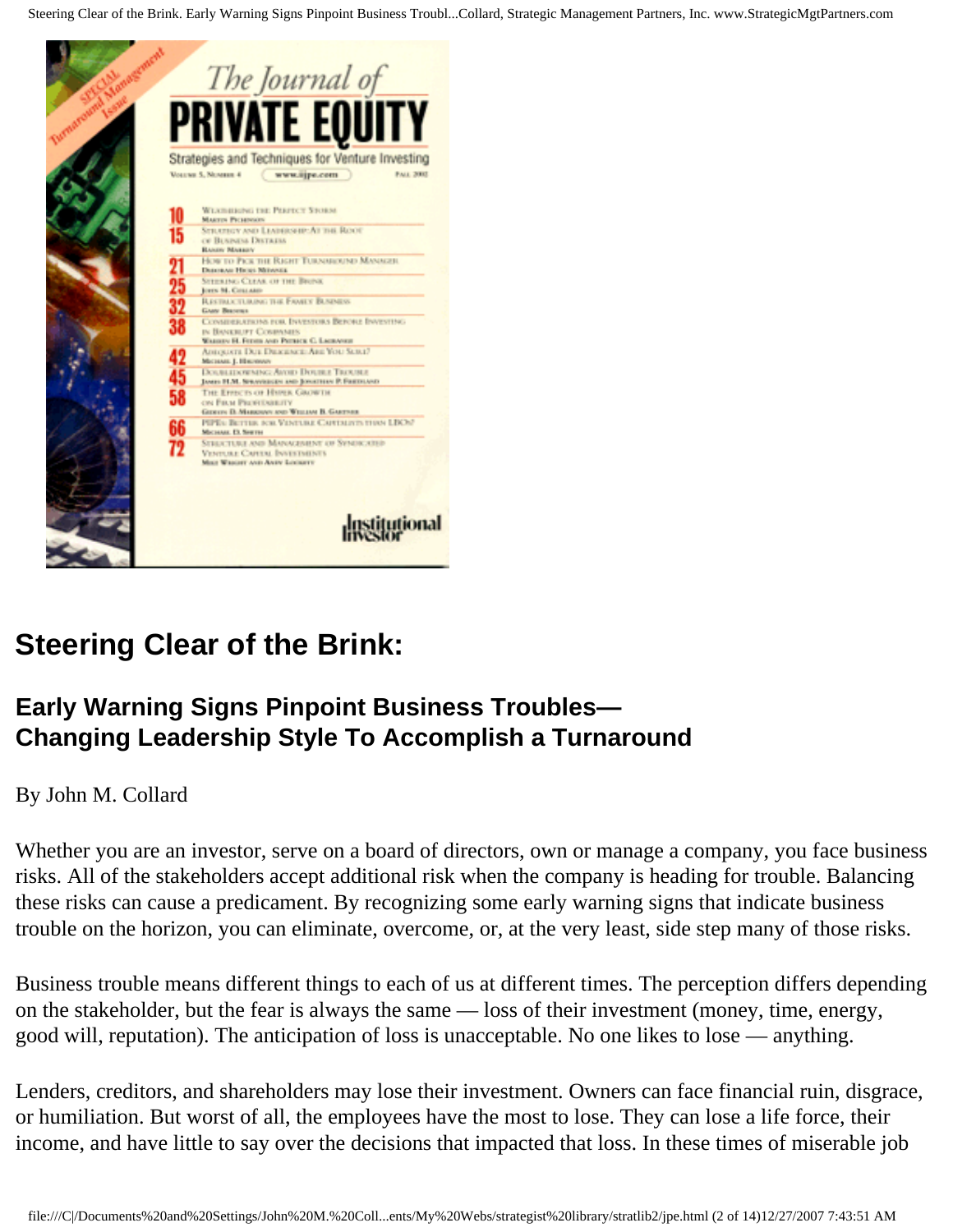climate, stubborn economic recovery, and uncertain accounting practices, this loss can be the most devastating.

Top management is often aware that problems exist. The 'trouble' is, they wait too long to do anything about them. Why? Perhaps it's hope. 'Things will get better soon.' Perchance it's naiveté: 'Management doesn't know how to manage in this situation.' Maybe it's guilt: 'If I'd been a better manager, I wouldn't be facing failure in the first place.' Perhaps it's Founders Syndrome: The owner believes that only they, can run the company. But what is the most dangerous trouble of all? Denial [not the river in Egypt]. Denial makes owners or managers unwilling to admit that problems even exist. Or worse . . . it can blind them to the very problems that are heading their companies toward sure demise. Here's the bottom line: The longer it takes to get necessary help, the harder it will be to relieve the trouble and the more risk you assume.

When a company is in trouble, the rules change. Management is often 'out of its element;' it is entering untrodden ground. People haven't had to manage in this environment before. Why will they succeed now? The odds are that they will, at the very least, have difficulty.

Time and again, the obvious signs of business trouble are rarely its root causes. Losing money, for example, isn't the problem. Rather, losing money is the result of other problems. Diminishing sales, declining profits, mass employee exit, creditor suits, the threat of bank foreclosure, and no cash are only part of the equation. These problems can be repaired. The true dilemma becomes, who can handle the crisis management role?

### **All Leaders are not created equal**

To save the company you must change the style of leadership to affect change. Clear thinking must prevail and a special set of skills must be applied.

If there is a qualified leader within the company, then delegate the job of turnaround to them, and provide proper support. If there is not a qualified leader in the company, and there usually isn't, don't hesitate to locate a professional at this type of work.

Let's put this leadership role into proper perspective. Leadership requirements differ between those for healthy, growing companies and for those in a troubled situation. The CEO that managed the company into trouble clearly is lacking the skills to doctor it back to health.

### **Contrasting Leadership Styles**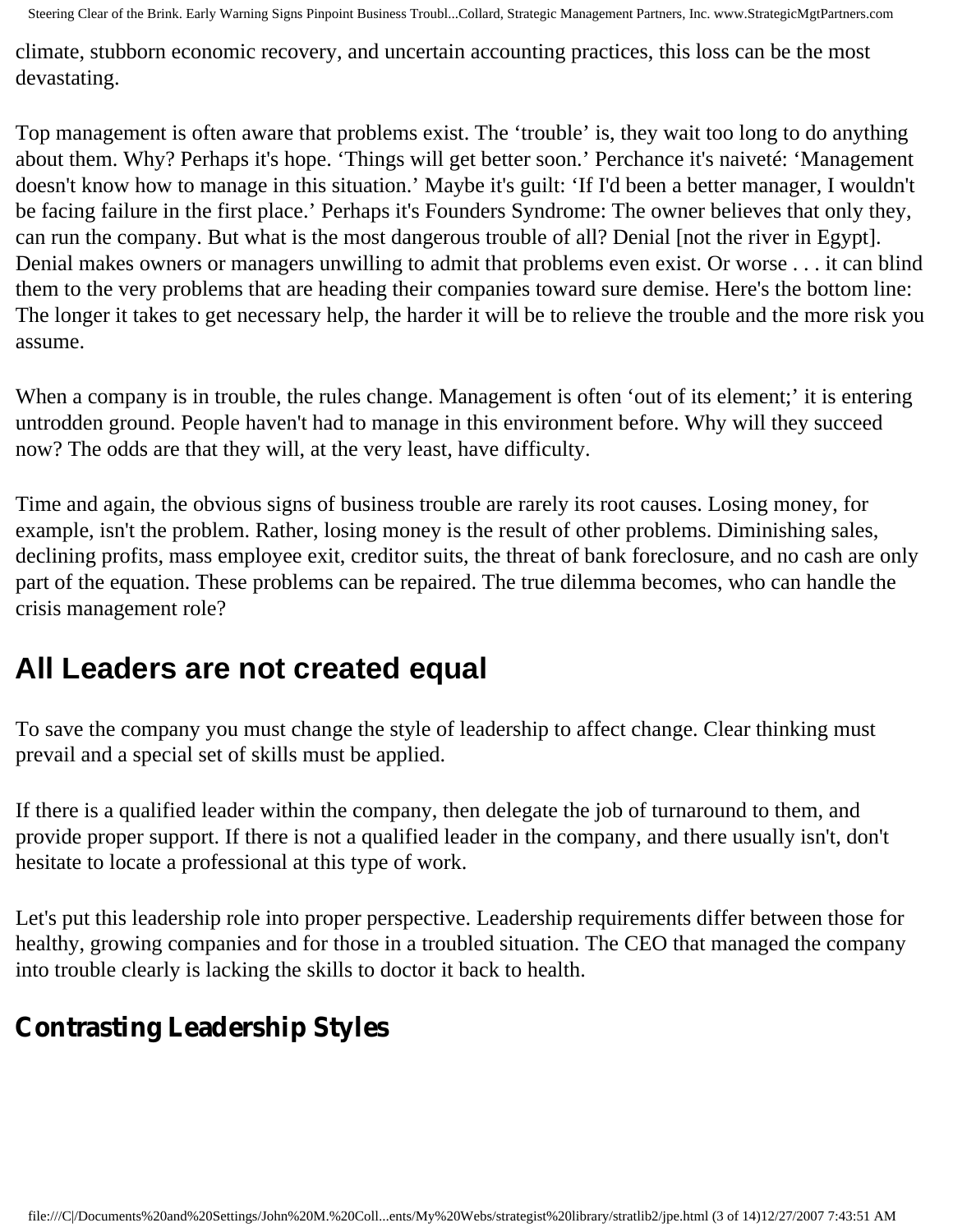| <b>Skill</b>     | <b>Stable, Healthy or</b><br><b>Growth Scenario</b> | <b>Troubled or Turnaround</b><br><b>Situation</b> |
|------------------|-----------------------------------------------------|---------------------------------------------------|
| <b>Focus</b>     | <b>On Objectives</b>                                | Survival, action,<br>problem-solving              |
| Decision making  | <b>Deliberate</b>                                   | Decisive, Immediate                               |
| <b>Authority</b> | Delegate                                            | <b>Direct Involvement</b>                         |
| People           | Develop                                             | Recruit talent<br>Communications                  |
| Respected for:   | <b>Management reputation</b>                        | <b>Financial credibility</b>                      |
| Known for:       | Consistency                                         | Ability to shift gears                            |

Differences in style are a key to success, in either situation. In the growth scenario, team building and coaching are buzzwords. But in the initial crisis and subsequent turnaround situation, *time is an enemy*. Decisive action is required.

The focus is dramatically different. This is one reason why the troubled environment is so foreign to many managers, and hence, the difficulty finding qualified talent from within the company. The stable environment allows for mistakes and longer lead cycles to achieve goals. Troubled companies have primarily one goal — to survive and get well. If the symptoms persist with no cure, the patient can die.

Companies often get into trouble because management procrastinates when it comes to making decisions. If the decision is made by default, it is akin to making no decision at all. Much of that early, and overall, survival also depends upon being immediate — upon making decisions in a timely manner. Even a wrong decision means movement and direction. If a decision turns out to be wrong, change it, but keep things moving.

Just as with a critical patient, the immediate focus at a troubled company should be on action — make something happen. The first goal in an absolute crisis is to stabilize and buy time. After calming the waters, take a reading on where things stand — which is normally still. Look for changes in ratios and trends to determine *what is*, or more importantly, *what is not* going on in the business.

Time is also an important dimension when it comes to authority. In a stable company, there is time to delegate and nurture the growth of the management team; time to work on long term issues and projects. In the troubled situation delegating takes on a different role. Managers must be held accountable not only for performance, but for timely results.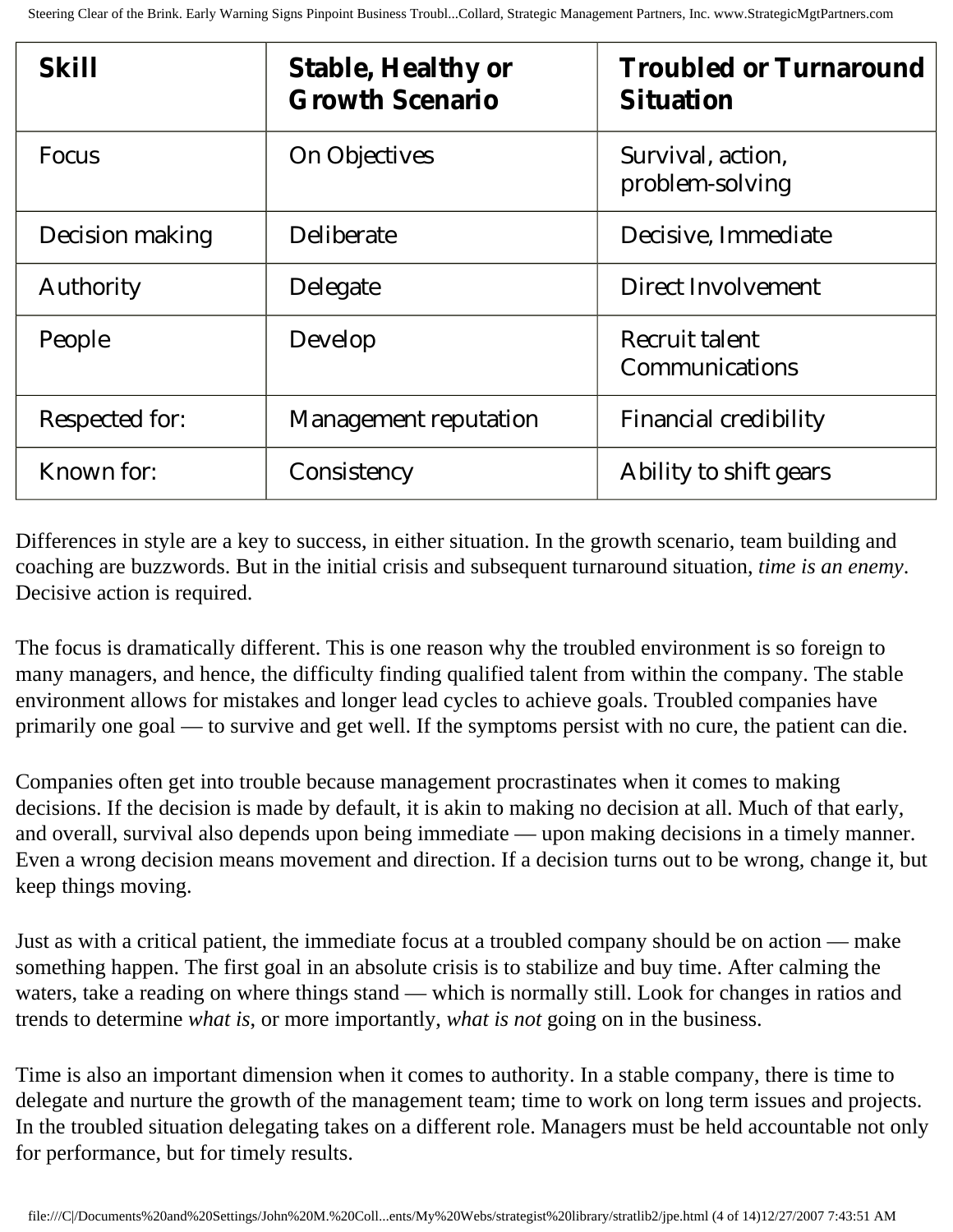In a troubled situation, the decision maker must get directly involved. It is hard to worry about the longterm future when there may not be one. The leader is pressed closer to the immediacy of day-to-day operations. If you want action, request a decision . . . or make one.

In a stable situation there is time to develop talent. But when in trouble, remember that the good managers may have deserted the ship long ago, leaving behind the second string. You must exploit the talents of those employees that remain who can perform and bring them to new levels, then recruit talent that is lacking. It means building permanent management teams that can bring the company back to health — and add value to the company.

Communication is critical — with everyone who has a stake in the company's success. Talk to employees, but more importantly; listen to what they have to say. Be assured, they know when and where problems exist, and often have solutions.

A key element to a successful turnaround is to establish a good relationship with your lender. Capital is always required in tough times, not to mention that it's nice to have in good times as well.

If the leaders who were in power while the company's position was allowed to deteriorate are still there, why should the lender believe that they would now be instrumental in correcting the situation?

To make matters worse, in the eyes of management, the lender is often viewed as an enemy instead of a key part of the turnaround equation. With all the suspicion that can surround a troubled company, it is important that trust be re-established with the bank. Credibility with the lenders is mandatory to success — and to keeping that cash flow at the bank. Since the bank holds the trump card, the institution must feel comfortable working with the turnaround leader. It means laying everything out on the table to keep the situation honest — and honoring commitments made to the lender.

Where consistency is important in a stable environment the name of the game in a turnaround situation is uncertainty. You can absolutely, positively count on surprises. "When it rains, it pours" may be clichéd, but when applied to a troubled company, one can be sure that "Murphy is shaking the clouds."

The ability to deal with change at a rapid pace is essential. This is why a seasoned practitioner can be the answer to a successful turnaround plan, they've "been there, done that."

### **The Process**

Along with specific skills and an understanding of troubled situations, the specialist offers a new perspective from which to independently evaluate the company's circumstances. The process will focus on several issues:

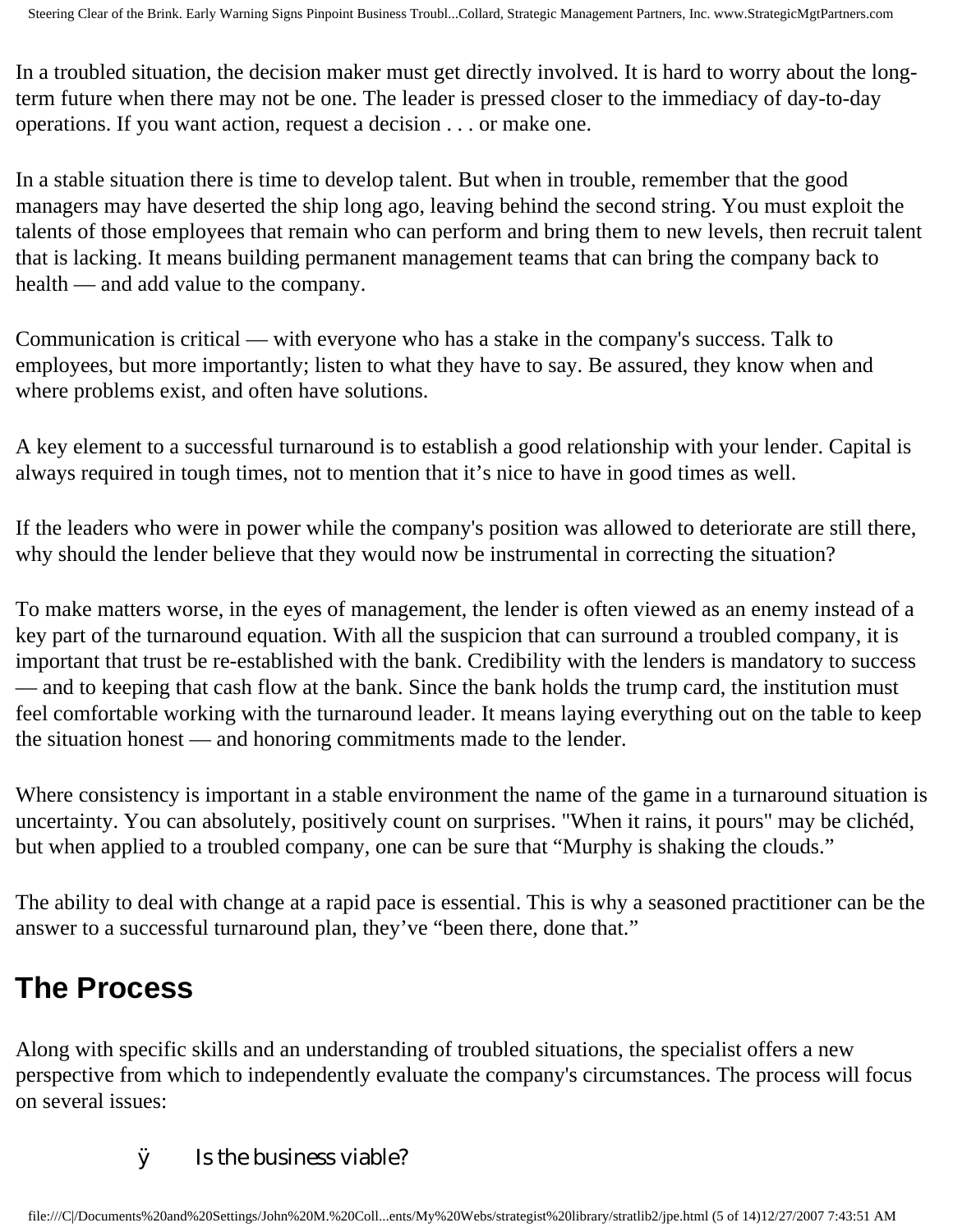- Ø What is the purpose of the business?
- Ø Should it be saved? Why? Are those reasons valid?
- Ø Is there a core business that can be the source for the emerging business?
- Ø Are there sufficient cash resources to fuel the recovery?
- Ø Which existing managers are capable of leading parts of the company?

Remember, not all companies are salvageable.

The fact-finding must proceed as quickly as possible so that a realistic assessment of the current state of the company can be prepared. The specialist's first priority will be to manage cash flow — to stop the hemorrhage. Analysis of sales and profit centers, and asset utilization should indicate where the real problems — not the symptoms — are located. Next, a business plan outlining and suggesting possible courses of action — or cures — will be prepared.

Following this diagnostic stage, the transition can begin towards a turnaround. Most importantly, the leader needs to get things moving again. Once the course of action is chosen, implementation and monitoring can occur. The specialist should remain involved at least until the business is stabilized, and preferably until the transformation is complete and a new "Marquis" leader is found.

### **Who can help these besieged businesses?**

Turnaround specialists generally are either interim managers or consultants. These leaders didn't start out as such — they were often managers that worked their way up the corporate ladder through hard work and (hopefully) fair play to build a solid management reputation. They have developed a set of skills to handle problem solving, getting results with minimal resources, (tight) cash flow management, negotiating and dealing with bankers, investors and creditors. The stakeholders will usually work with a turnaround leader — if he or she is credible.

Consultants are often a choice of the management team. Why? Because they are an advisor, they offer recommendations to management. Often the same management that guided the company into trouble in the first place. Why will they make those decisions now? Why risk allowing the same person to try again? Whether a consultant is effective depends upon management's willingness to *listen* and *implement* the specialist's recommendations.

The practitioner, by contrast, is a hands-on decision maker who actually takes control of the company often as CEO—for a period of time. They are in control of the company's destiny, take the decision-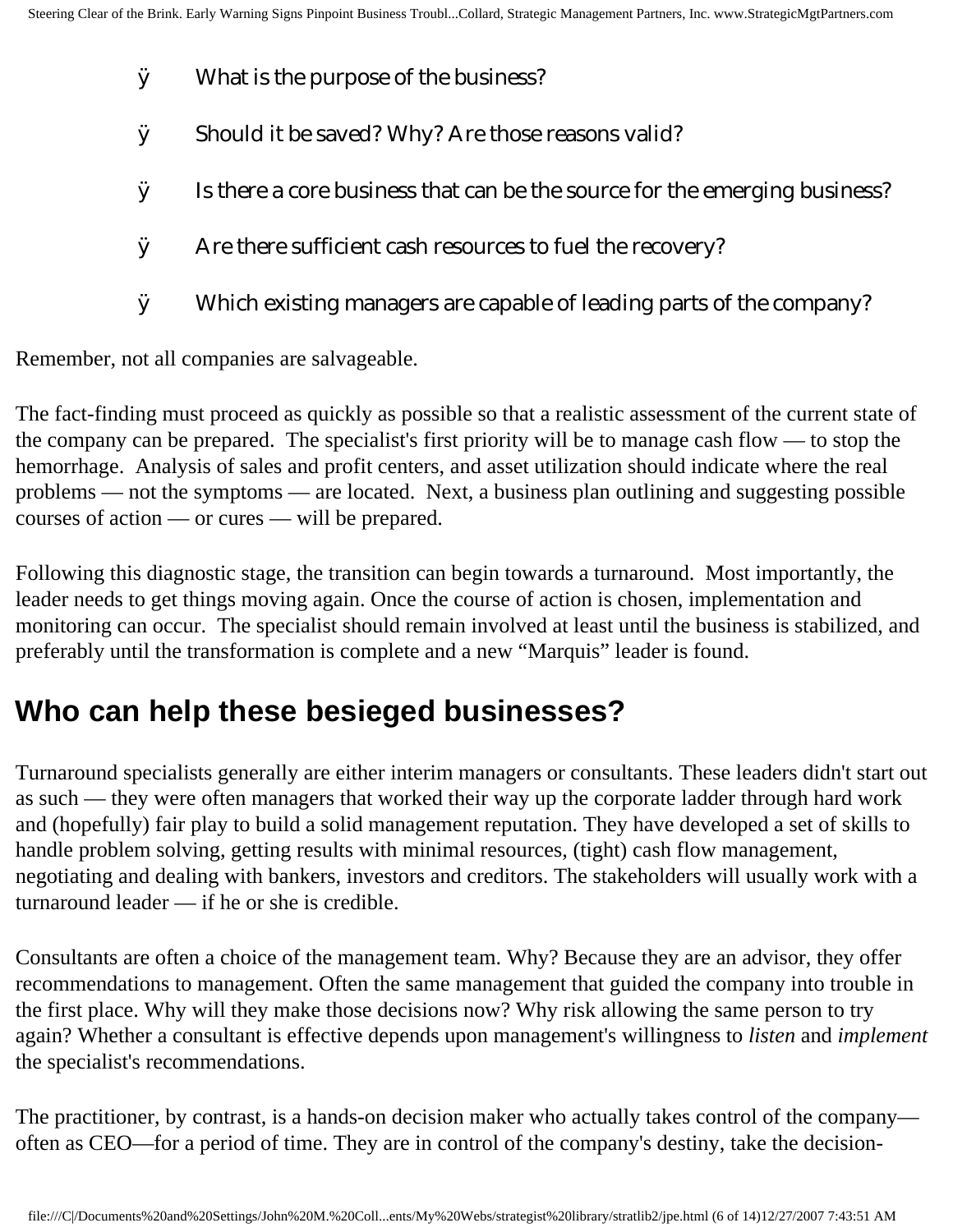making reins, plot the course, and Steer the company through troubled waters, hopefully to safety. They must have an active line manager orientation, be decisive, isolate the problems and find solutions quickly.

Be assured there are countless cases where existing management agreed to work with a turnaround consultant only to placate the board or the lender. There is no substitute for qualified leaders with decision-making authority.

When hiring a turnaround specialist:

- Ø Check references.
- Ø Review proposals versus what can realistically be accomplished.
- **Ø** Require engagement agreements.
- Ø Hire an individual, not the firm personal chemistry with the managers is critical.

A good practitioner has three goals; 1) get control, stabilize the situation, jump-start the turnaround, 2) develop and implement a sound plan, and 3) hire their permanent replacement, while working themselves out of a job.

# **Early Warning Signs**

Too often, companies die unnecessarily. Why? Because, most lenders and managers haven't learned to recognize the symptoms of oncoming illness in their business.

When you wait too long to recognize deteriorating characteristics the company seeks bankruptcy protection . . . only attorneys and accountants benefit from this process. It's the astute lender or manager that recognizes infallibility, and has the foresight to ask for help . . . before serious trouble sets in.

Here are ten common signs that a company is heading for trouble. Carefully consider whether or not they apply. If you can answer *yes* to some of these questions, it is time to take decisive action.

#### **Is the owner or top management over extended?**

Whose work are they doing? When they continue to perform functions that should be done by others (once the business has grown to a more complex level), they're over extended. They should do the work for which no one else is qualified.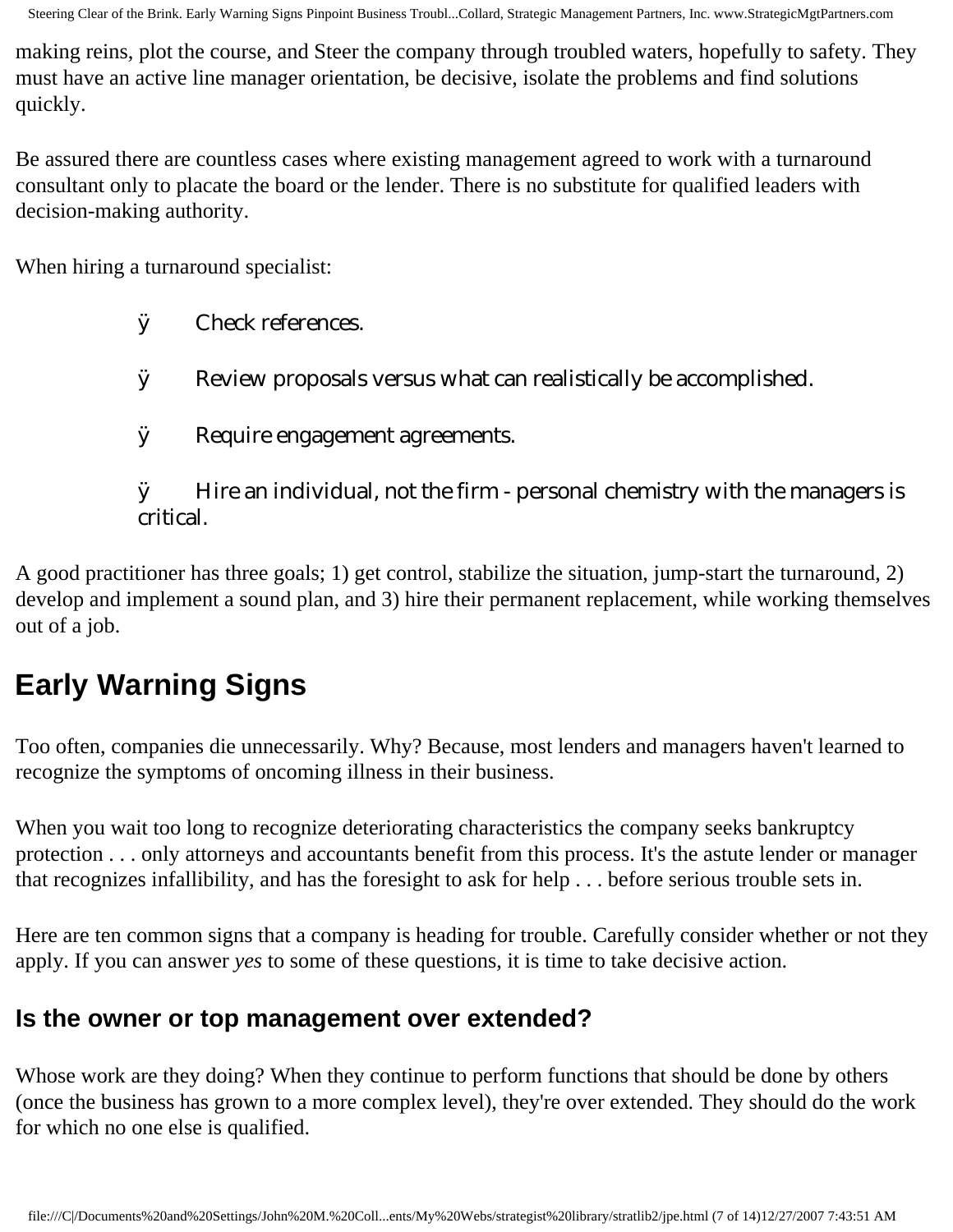Managers need to delegate work appropriately. Define the owner's and key managers' jobs to clarify role responsibility. Assess subordinates' competence; retain them if appropriate — replace them if not. Monitor key metrics so you'll remain informed about conditions . . . without being immersed in them.

Relationships of how numbers behave tell the real story. The balance sheet is only a snapshot in time (what you have, what you will receive, and what you owe). The income statement indicates what happened during a given period. The source and use statement shows where cash went in and out.

But these financials don't indicate how to run the business. Movement must occur in two areas — on the *volume in* (revenue/sales) side, look at where and how revenue is generated. Is it from existing customers and contracts or new business? Most importantly, keep it coming in. On the *volume out* (throughput/ production) side, look at getting the product or service 'out the door'. How else can you bill for it?

#### **Is the turnover rate excessive?**

A sure sign of underlying problems is rapid employee turnover. Employees know when problems exist, the good ones will leave early. This condition can be the result of a faulty hiring process, inadequate training, poor management . . . the list goes on. The price for ignoring this problem is high: low morale, lost wages, recruiting costs, lack of productivity, and ultimately, forfeited business.

Uncover the real causes early on, and rectify them. Solutions include clearly defined job responsibilities, performance expectations, rewards, and scope of authority. Several levels of management attention should be devoted to new key employees (and those moving to new positions) during the initial days of their assignment.

As an example, during a client company [annual revenue at \$58 million] planning session with the owner and entire management team present, I was astounded at their approach to a turnover rate in excess of 40 percent per year. The three operating unit managers were asked to discuss their unit's revenue recognition and turnover rate. To the chagrin of the CEO, one manager did not know the revenue figure for his group, and none of the three, nor the human resources manager, could recite the number of employees lost in the previous year. When management doesn't know, you have uncovered one real cause for problems. You first have to acknowledge that a problem exists, look for the cause(s), then do something — identification alone is not enough.

#### **Are communications ineffective?**

Ineffective meetings, management information, or inter departmental coordination can destroy a business from the inside out — even as it is growing.

If all that is accomplished during 'Bull Sessions' is a lot of . . . well, "Bull" . . . then this is clearly the fault of the leader. It's a leader's duty to limit the scope of topics discussed, to establish an agenda with specific begin/adjourn times — and stick to it. Limit participants too — not everyone needs to be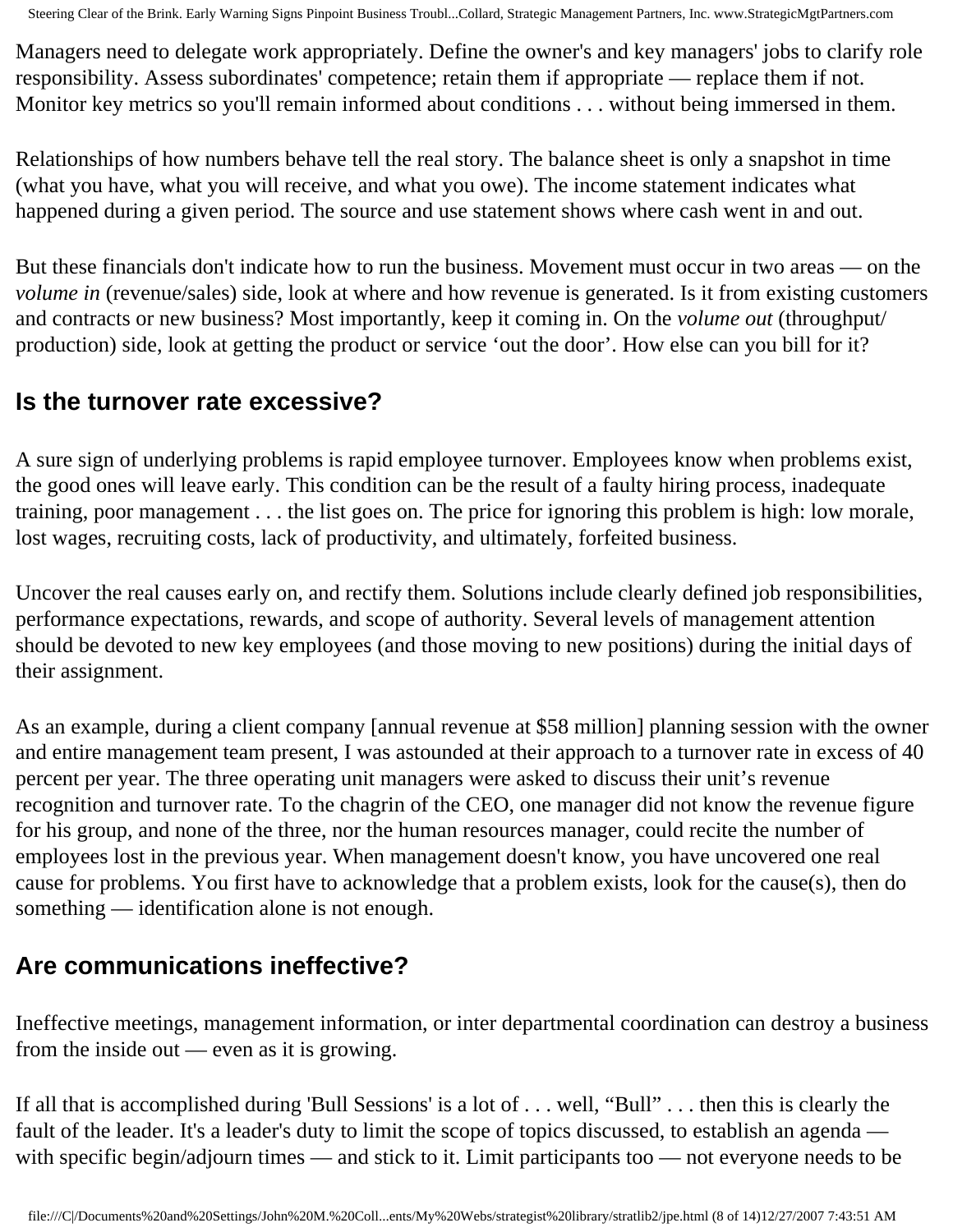involved in every topic, what a waste of time and productivity. Demonstrate organization by managing your meetings and your team will demonstrate that organization by managing your company.

What message are you sending? Remember, what is *not* said is often more destructive than what is. Unnatural actions or behavior, such as 'closed door meetings,' will most certainly set off the rumor mill. People need to know or they are left to their own imagination — and that is always worse.

Equally important, level with them — then *get the stay versus go* decision. To address the issues in a forthright manner is no guarantee that you will keep everyone, or that everyone will believe what has been said. But not to communicate what is going on is a lack of leadership; so don't be surprised when employees don't do what you want.

#### **Are goals unclear?**

Chronic failure to achieve stated business goals suggests a problem far more serious than a lack of performance. Often, it implies a lack of clarity regarding the owner's goals, and usually indicates a failure to secure management team 'buy in'.

Take a long, hard look at the goal setting process. Set goals and hold managers accountable for success.

What is the company's goal? The mission statement should be a directive that states this goal. What usually comes through is "... we are the best at providing a lot to everybody ..." which doesn't say anything. Set a mission statement that tells customers, employees, and stockholders where the company is headed. If it can't be articulated . . . does it really exist? A good mission statement should address six elements, and all six:

- ü **Service/Product definition —**What do we do or provide?
- ü **Generic customer need** Why will they buy?
- ü **Market definition** Who will we sell to? Where are they?
- ü **Technology** How will we deliver our products and services?
- ü **Levels of vertical integration** How much will we do?
- **ü** Distinct competence Why will they buy from us?

Most companies are too generic in their definition. Their mission statement is not well thought out. Competition dictates that you focus. Don't underestimate the importance of your key competencies, those strengths that no one else has. Be honest, this doesn't mean just show up at the door. Identify goals that are in sync with these strengths. Do they meet ultimate objectives? If not . . . then why use resources to accomplish them? Remember the ultimate goal . . . companies are in this for the money.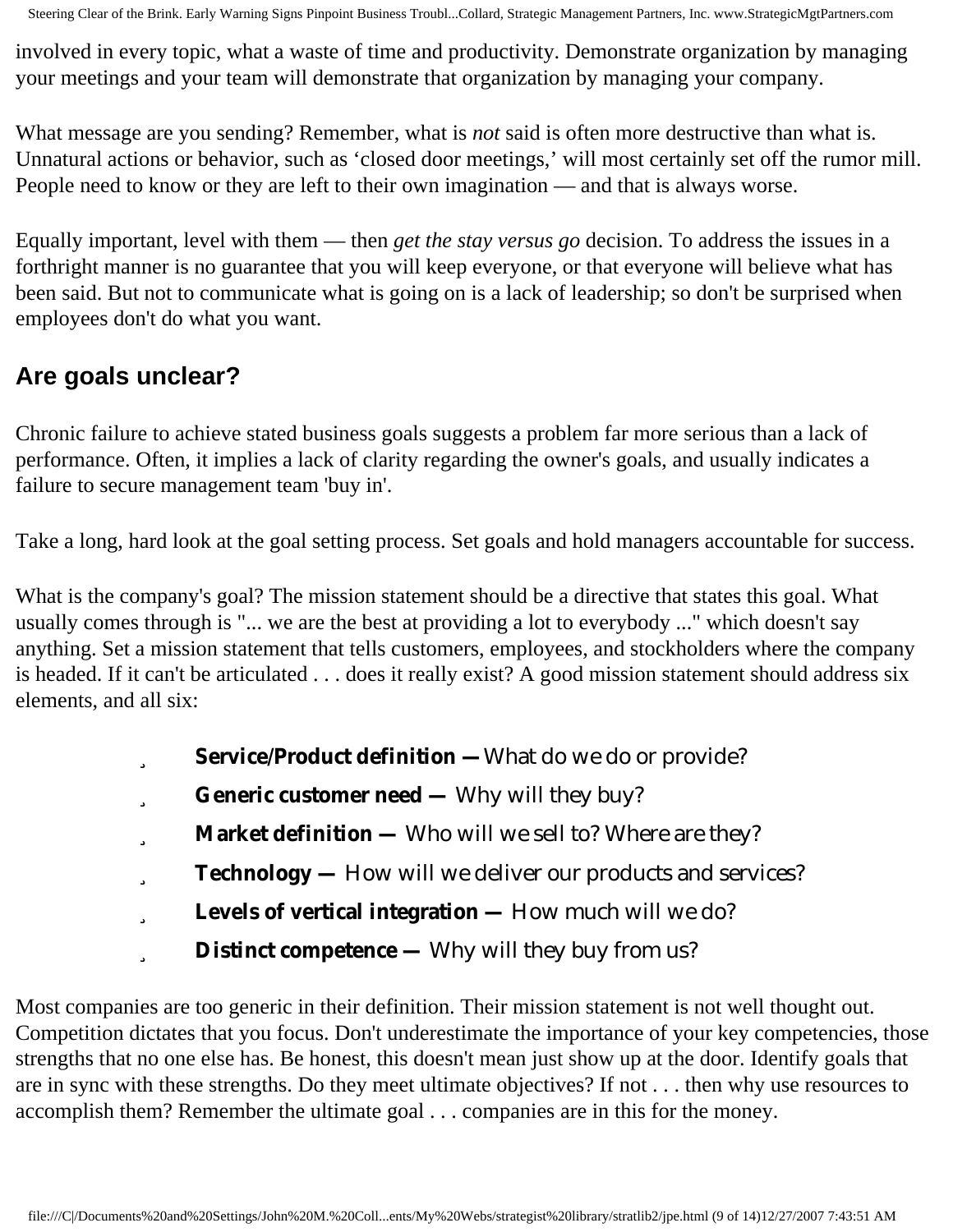#### **Are compensation and incentive programs yielding unsatisfactory results?**

While it seems obvious that programs should clearly and directly reward for successful job performance, it's remarkable that many companies unwittingly set up compensation structures that reward performance altogether different from that outlined in the job description; and from what is expected by the board of directors. A word of warning if this is your practice: Be careful what you pay for — you might just get it.

By contrast, managers who are paid incentives based upon gross margin can be more effective than those paid on gross sales. Why? Because they share the burden of poor performance, they're more likely to take corrective action when faced with substandard performers.

Of all the difficult management chores, this isn't one of them. It does assume that you know what you want to accomplish. This requires planning. What is the proper approach? How are people to make it happen? This requires a great deal of thought. Then for the execution: set rewards for performance to attain the plan, pay for performance when achieved, and don't pay for it if not achieved. Set the directive and the goals . . . THEN . . . set the incentive structure.

#### **Is new business waning?**

If so, you are out of touch with the marketplace. High prices, unresponsive proposals, and giving more than is required of you are the typical reason companies lose bids.

Commitment to winning new business is essential to success; so identify targets early on — always keeping a close eye on the customer's special needs. Bid to win, and then manage for profit and growth.

Perception is the key; it has many sides . . . to confuse the competition . . . to comfort the customer . . . to fool ourselves. Remember, a dollar must be a dollar of revenue before it can be classified as any other kind. Management must work this area aggressively . . . develop a "We will do what it takes" attitude toward developing new business.

#### **Are any key client relationships deteriorating?**

Determine if a decrease in business from long time customers is due to poor market conditions in their industry — or poor service from your company. If it's you, you're probably no longer meeting the customer's needs. Worse — you may not know.

Manage customer relationships carefully. Customer needs, like your own, change. Assign specific responsibility for nurturing customer relationships to all levels of management —not just to those within the sales force. By all means, get out and talk with the customer. How else will you really know what the customer thinks? Few customers will call to tell you that they are not going to buy your product any more; they just stop writing checks.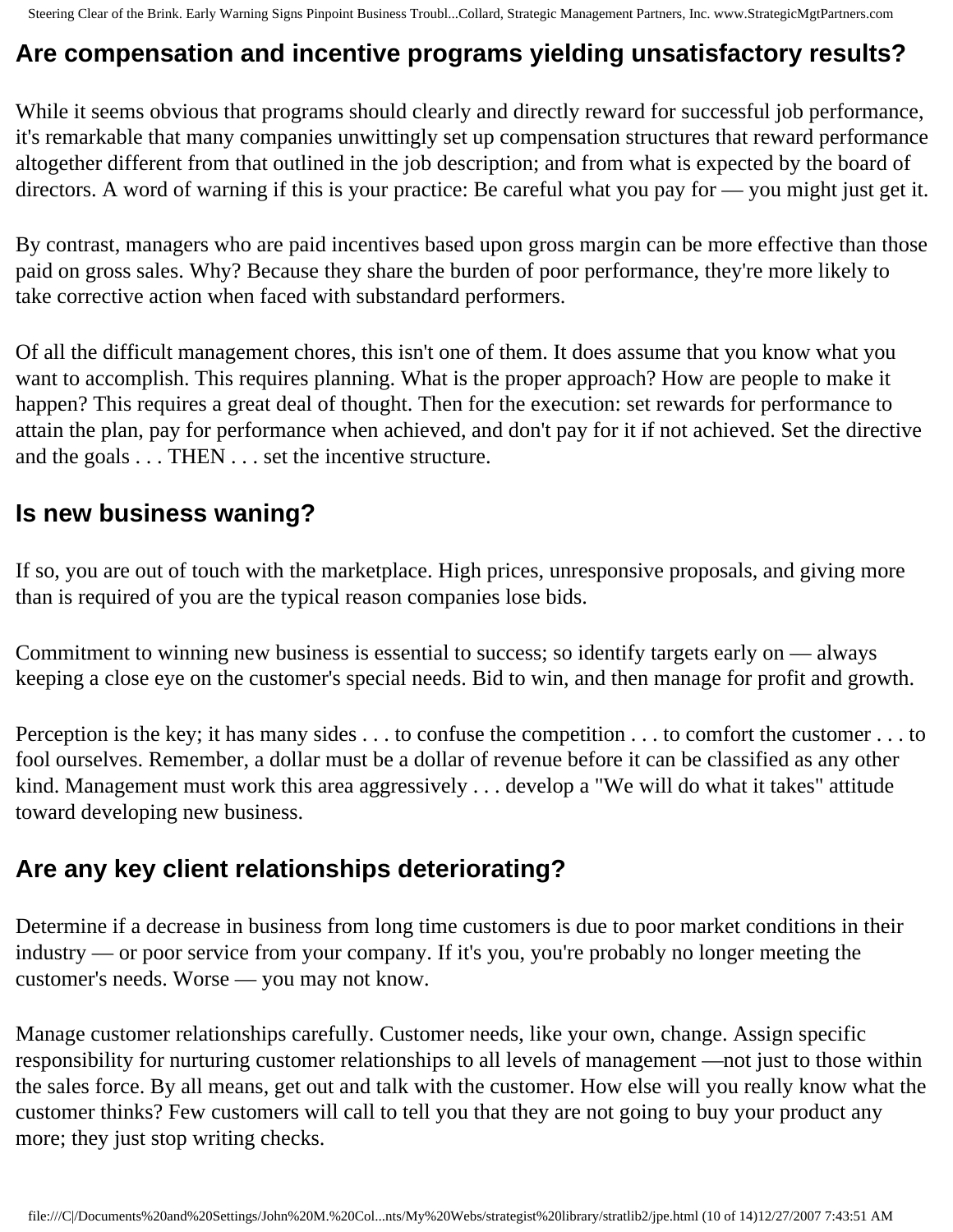This issue is controversial . . . hard to pin down. Its like venturing into the unknown, and people are uncomfortable doing that. Address the real issue of how customers perceive the company and its product (s) relative to competition. Implement a plan to satisfy customers, so that they will want to purchase. Don't be lulled into a false sense of security . . . those customers may not always be there.

#### **Does the company create 'products in search of markets?'**

Products developed before market needs are assessed can waste resources and be difficult to sell. It is less expensive to create awareness of a product or service that meets an existing demand, than to develop a new market for existing products or services that doesn't exist.

Identify how your key competencies satisfy customer need and produce benefits. Have your team pretend they are your competition; their task is to identify the strategy that you, the competitor, should pursue. Ask you customers . . . simple but effective.

It is the nature of the engineer to want to create a 'Rembrandt,' something special that meets the needs of all customers. This approach can only add cost to the product, often cost that the customer is not willing to absorb. Keep the 'bells and whistles' to a minimum. If the product(s) is technically oriented, perhaps a modular approach will allow a better fit with various customer profiles, by providing a 'pick and choose' option.

#### **Do financial and management reports cover the wrong information at the wrong level?**

Financial and operational reports must be accurate, timely, and pertinent. Too often, management receives only traditional accounting measures of company value, instead of cash flow or new business generated. Also, information is often prepared at the wrong level, making it difficult or impossible for management to know what's going on inside their operations.

Cash flow is the best indicator of business health. Prepare forecasts, and then manage to them. Management should determine performance at each level of the business (i.e. profit center, cost center, cash center), and update often.

#### **Does the operation have a track record of failed expansion plans?**

Setbacks drain businesses of cash, time, and morale. When companies fail in one effort, management tends to 'pull in its horns' the next time out. The result? Suppressed hopes for growth or expansion. Efforts fail because of inadequate cash, poor management, lack of thorough market analysis, or improper control systems.

Managers who run independent operations must be adept at problem solving, decision making, team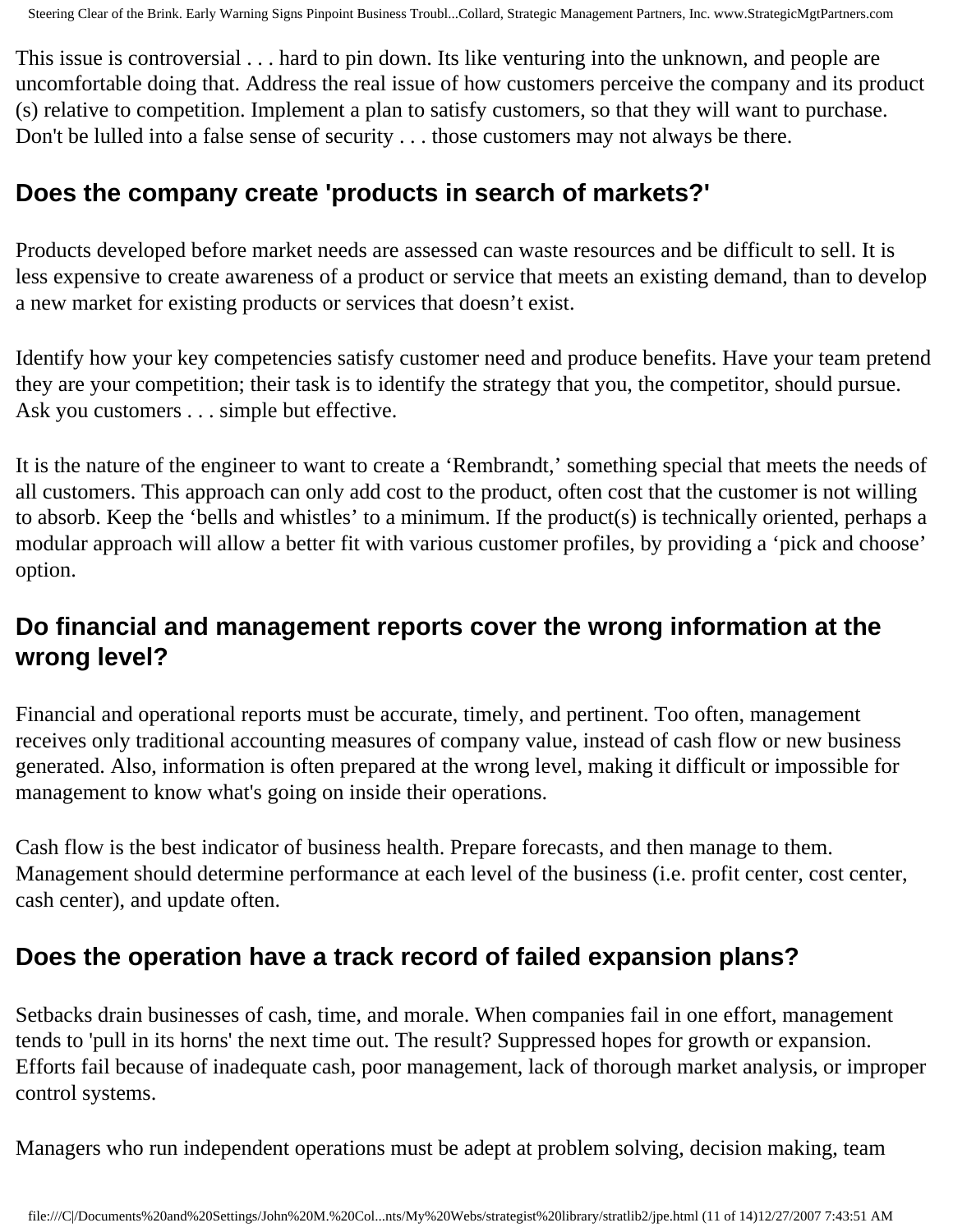building, and managerial analysis; skills which are not obvious. Understand why your company is successful in its present marketplace, and try to 'model' those conditions in a new marketplace.

Modeling success can produce growth. The entrepreneur wants it to grow, but *want* alone can only drive the company so far . . . and often into trouble. One is not born to be a manager; you need to cultivate these skills. A Model allows you to depict the new environment without yet being there . . . where mistakes can't impact the real bottom line.

### **What Have We Learned?**

Affecting a turnaround takes an array of skills. When in crisis there is no time for a warm up. To affect rehabilitation, the right leader will know how to make the quick and proper decisions, put a plan into action and keep a talented team moving towards a healthy and more valuable end. Specialists are hired for their management ability, the ability to bring order out of chaos, the ability to marshal resources and maximize value from those diverse resources.

Recognizing trouble requires no hocus-pocus. Likewise, solving trouble's accompanying problems takes no smoke and mirrors. If misery likes company, then trouble loves it; problems can multiply at a frightening speed. Seldom is there only one reason for business troubles; more than likely, you'll discover two or three. The balancing act becomes weighing the risk(s) and taking action versus letting the status quo dictate a troubled course.

One thing's sure: the longer you wait to admit that the company is heading for trouble, the more difficult the resulting problems will be to solve. Getting to the real issues is the catalyst toward change — and recovery.

And that's a much more acceptable risk.

## <span id="page-11-0"></span>**About the Author**

<span id="page-11-1"></span>*John M. Collard, a Certified Turnaround Professional and Chairman of Annapolis, Md.-based Strategic Management Partners Inc., a turnaround management firm specializing in interim executive leadership and investing private equity in underperforming companies. He is past chairman of the Turnaround Management Association and brings 35 years senior operating leadership, \$85M asset recovery, 40+ transactions worth \$780M, and \$80M fund management expertise to advise company boards, institutional and private equity investors, and governments. For more information about Strategic Management Partners, call (410) 263-9100 or log on at [www.StrategicMgtPartners.com](http://members.aol.com/strategist/home.html#TOP)* or contact us at *[Strategist@aol.com](mailto:Strategist@aol.com?subject=SMPlibrary/feature articles)*.

*[Sections](#page-0-1) [Index](#page-0-2) [Contact](#page-12-0)*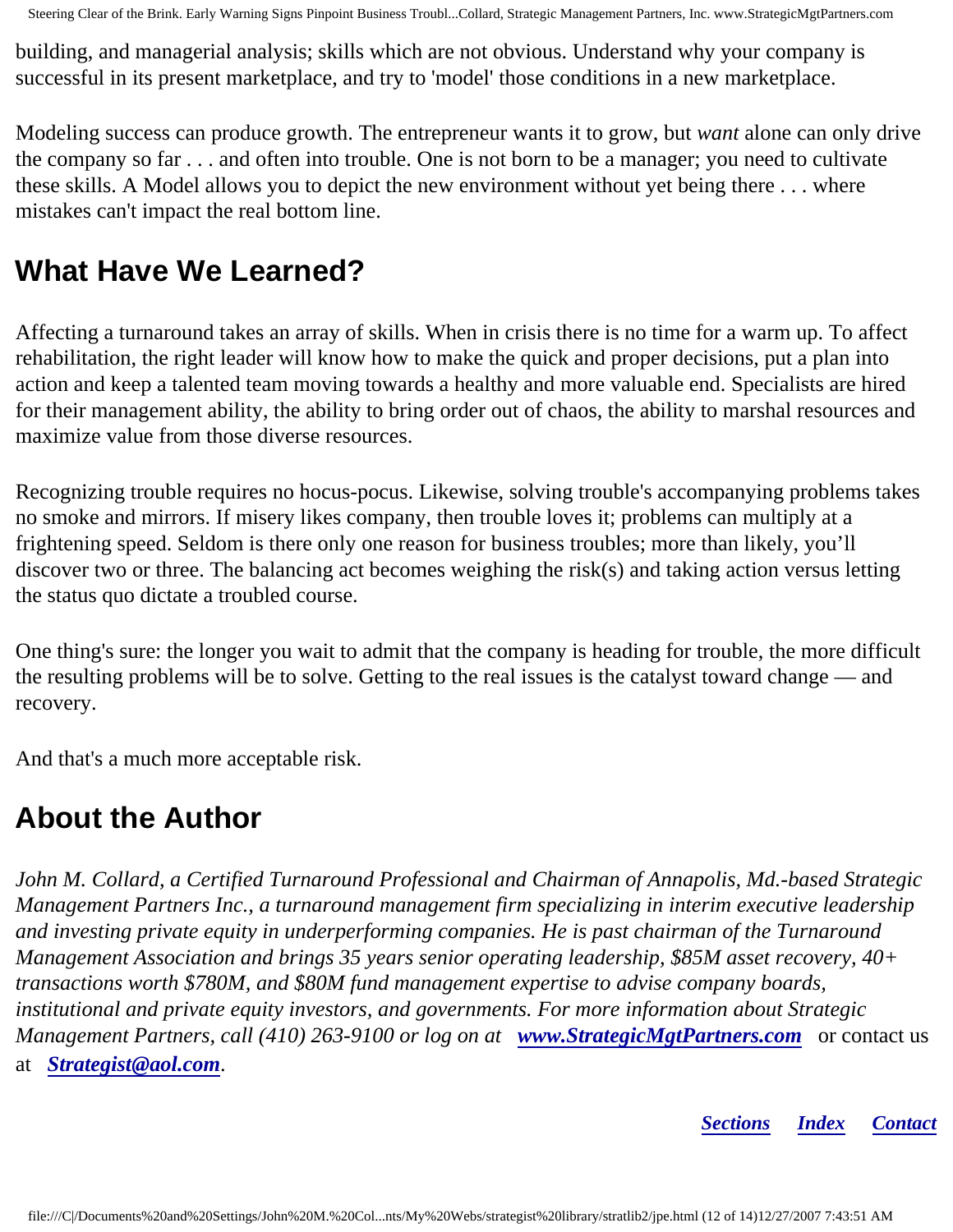### **About the Firm**

**Strategic Management Partners** has substantial experience advising corporations and individuals on the strategic and mechanical issues of corporate development and governance, operating management and turnarounds for asset recovery. Our principal has over 30 years experience in P/L Management, Strategic Planning and Repositioning, M&A for Strategic Advantage, Finance, Investing, Raising Funds, Sales/Business Development, Building Selling and Marketing Teams, and Operational Auditing = In Public  $\&$  Private companies  $=$  In healthy and crisis situations.

We work with and support the equity capital community to provide assessment studies to determine the situation, planning and strategy development to direct the company, crisis management to oversee that assets are not squandered away, workout teams that recover assets, and board level oversight to keep the client headed in the right direction.

Steering Clear of the Brink. Early Warning Signs Pinpoint Business Troubles by John

We seek strategic alliances with private equity funds. *[www.StrategicMgtPartners.com](http://members.aol.com/strategist/home.html#TOP)*

*[Sections](#page-0-1) [Index](#page-0-2) [Contact](#page-12-0)*

We welcome constructive inquires. More information is available if required.

There is more to Strategic Management Partner's *[Return to Home Page](http://members.aol.com/strategist/home.html#TOP)*

### <span id="page-12-0"></span>**Etd** Contact Information

*[Index](#page-0-2)*

Brink. John M. Collard, Chairman Strategic Management Partners, Inc. 522 Horn Point Drive Annapolis, Maryland [MD] 21403 Voice 410-263-9100 Facsimile 410-263-6094 E-Mail **Strategist@aol.com**.

We serve as experts for comment or quote, please contact us at **410-263-9100** [Tele